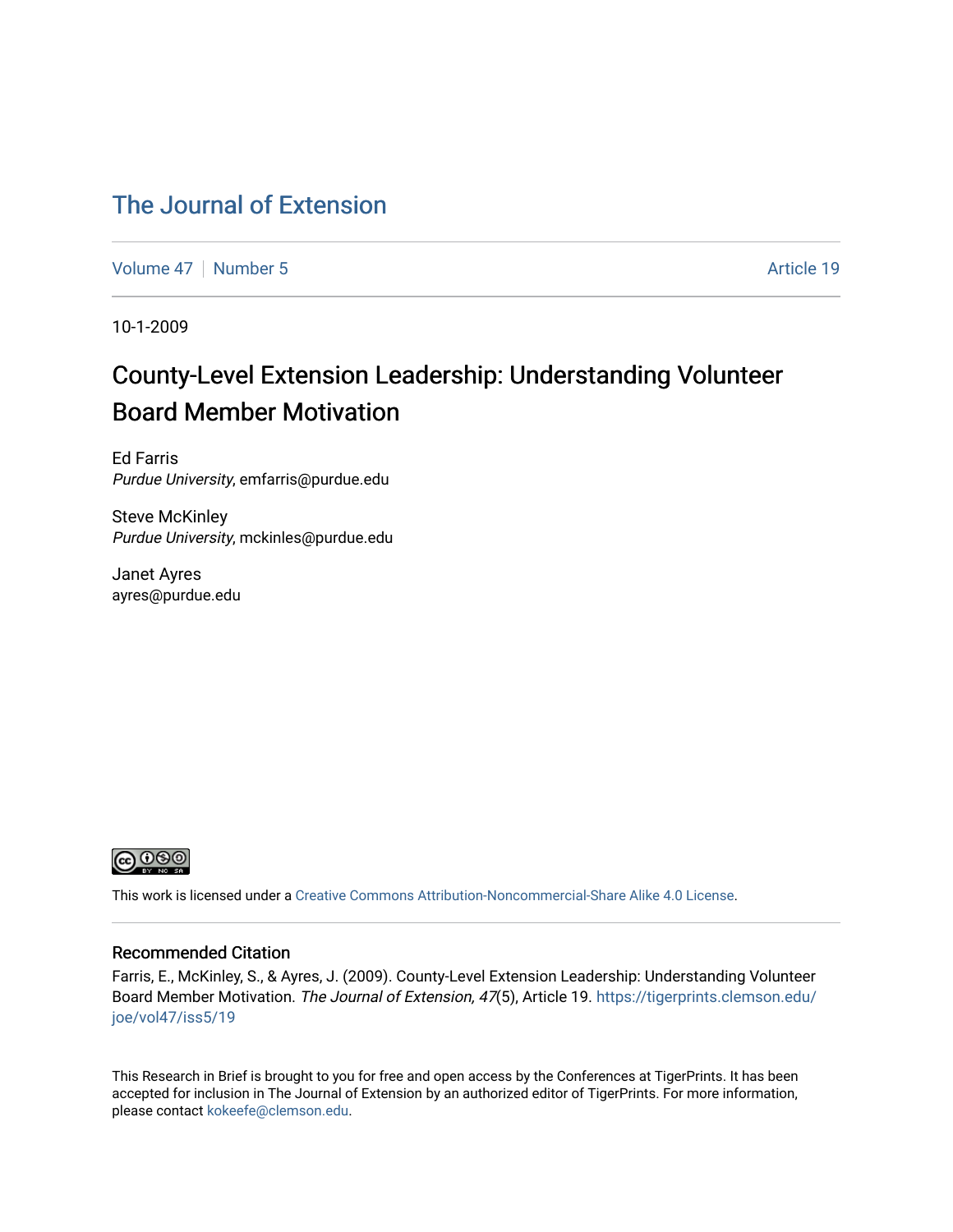

**October 2009 Volume 47 Number 5 Article Number 5RIB3**

[Return to Current Issue](http://www.joe.org:80/joe/2009october/)

# **County-Level Extension Leadership: Understanding Volunteer Board Member Motivation**

**Ed Farris** Extension Educator, Huntington County [emfarris@purdue.edu](mailto:emfarris@purdue.edu)

#### **Steve McKinley**

4-H Extension Specialist Department of Youth Development and Agricultural Education [mckinles@purdue.edu](mailto:mckinles@purdue.edu)

#### **Janet Ayres**

Professor and Extension Specialist Leadership Development Department of Agricultural Economics [ayres@purdue.edu](mailto:ayres@purdue.edu)

#### **Jerry Peters**

Professor Department of Youth Development and Agricultural Education [peters@purdue.edu](mailto:peters@purdue.edu)

#### **Colleen Brady**

Associate Professor Department of Youth Development and Agricultural Education [bradyc@purdue.edu](http://www.joe.org:80/joe/2009october/mailo:bradyc@purdue.edu)

> Purdue University West Lafayette, Indiana

**Abstract:** This article examines the motivation of Extension volunteers to serve on county-level boards. A survey was administered to board members to gain understanding of their perceptions of motivation and overall board effectiveness. As supported by prior research, volunteer leaders were motivated by the community-related aspects of their service. Additionally, the study reported here found that most respondents had prior board experience. However, less than a fourth of the survey participants were willing to commit to new roles as part of their board service. The article offers suggestions on board member recruitment and engagement methods for county Extension staff.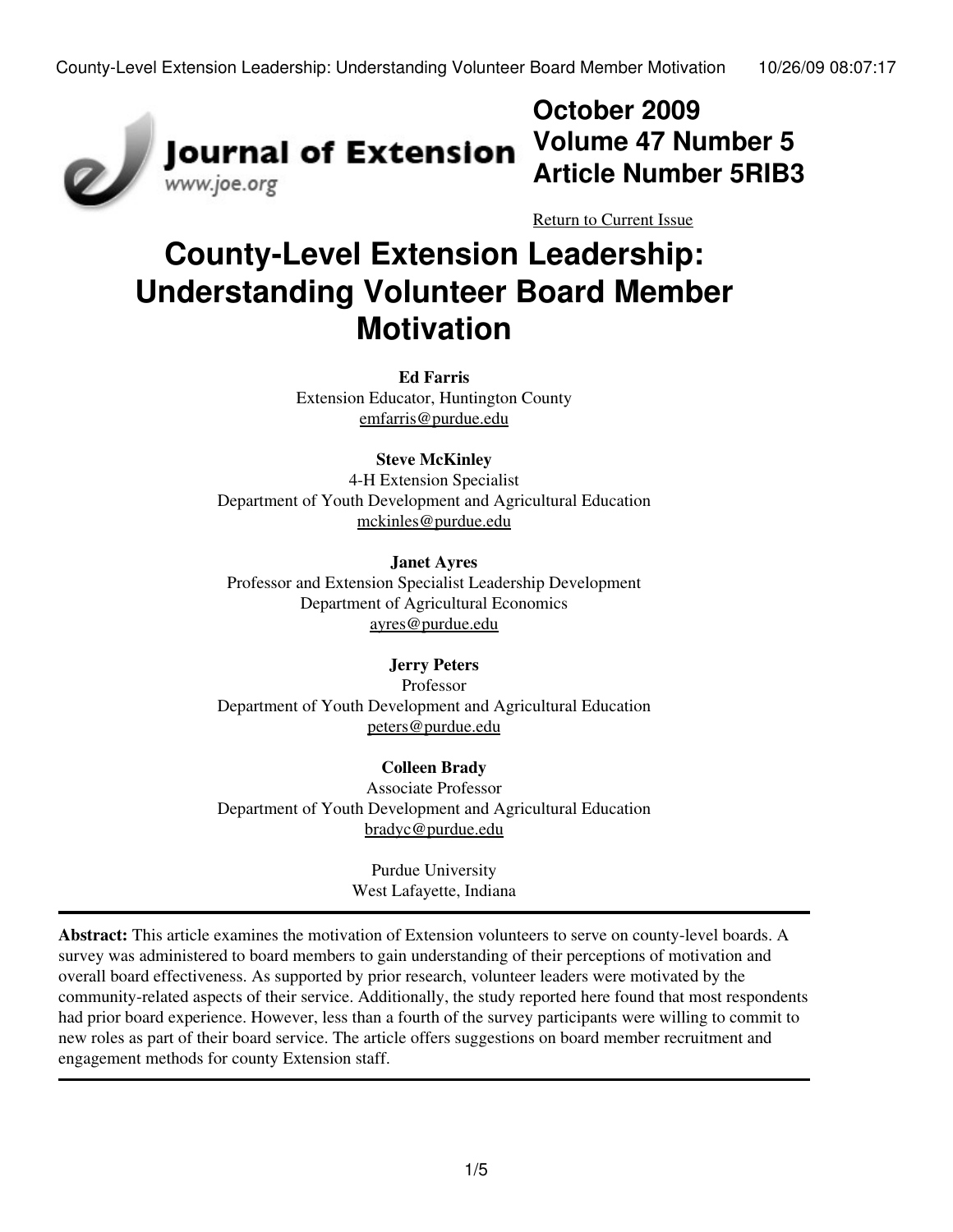### **Introduction**

Programming in Extension is based on local needs and resources. Therefore, volunteers serve on county-level boards to help develop, implement, and evaluate programs. Board members must effectively communicate with local Extension staff and community leaders. Many Extension professionals are involved with the recruitment of these board members. Understanding the motivating factors for individuals who typically volunteer as board members can help Extension staff more effectively recruit and train these individuals.

Prior studies of volunteers have focused on underlying motivational processes. Clary et al. (1998) postulated that volunteerism serves six functions for volunteers: Values, altruistic and humanitarian concerns for others; Understanding, opportunities for new learning experiences; Social, relationships with others; Career, benefits related to career from volunteer participation; Protective, protection of ego by reduction of guilt over being more fortunate than others; and Enhancement, improvement of self-esteem. In a descriptive study of volunteers in Ohio, Schmiesing, Soder, & Russell (2005) used Clary's functions to develop a survey and found that individuals were more motivated by their altruistic values than by other aspects of volunteerism. Thus, the researchers recommended volunteer recruitment methods that support the value function.

Inglis and Cleave (2006) conducted a study assessing motivation in the context of volunteer boards. The researchers found that the motivations rated most highly by volunteer board members were those with a community focus. Members of volunteer boards were more motivated by the understanding that their efforts would help others rather than by improving their own self worth.

Satisfaction with performing community volunteer roles can also influence motivation. Galindo-Kuhn & Guzley (2001) proposed and tested a Volunteer Satisfaction Index (VSI). The volunteers in this study reported high levels of satisfaction with "participation efficacy" and "group integration" as predictors of "intent to remain." Volunteers will remain with an organization if the organizations fulfill their expectations that their participation will benefit someone other than themselves. Further, volunteers who work together are generally more satisfied in their role.

The previous studies of motivation have important implications for volunteer Extension Board members. Boards that work together and truly understand how Extension programming is affecting their area should have stability. Members of Extension Boards, therefore, will likely be motivated to continue serving if they understand the value of their service to their communities.

### **Purpose and Methodology**

Though several previous studies have focused on the motivation of volunteers, there has been limited research to understand the motivation of volunteer county-level board members. Each county in Indiana has a County Extension Board that helps formulate and carry out Extension programs and policies. A survey was prepared with the assistance of Purdue University researchers as part of a board effectiveness study. Both qualitative and quantitative data were gathered from the survey.

The quantitative portion involved statements to which respondents were asked to provide ratings regarding competencies, board/staff relations, and board effectiveness. Qualitative data were obtained through use of six open-ended questions to uncover the motivation of board members. Coding was completed to determine the themes for each motivation question found in the responses. Response frequencies for each theme were then calculated based on the total number of responses.

Fifteen counties were randomly chosen for this study by stratification of the 92 Indiana counties into groups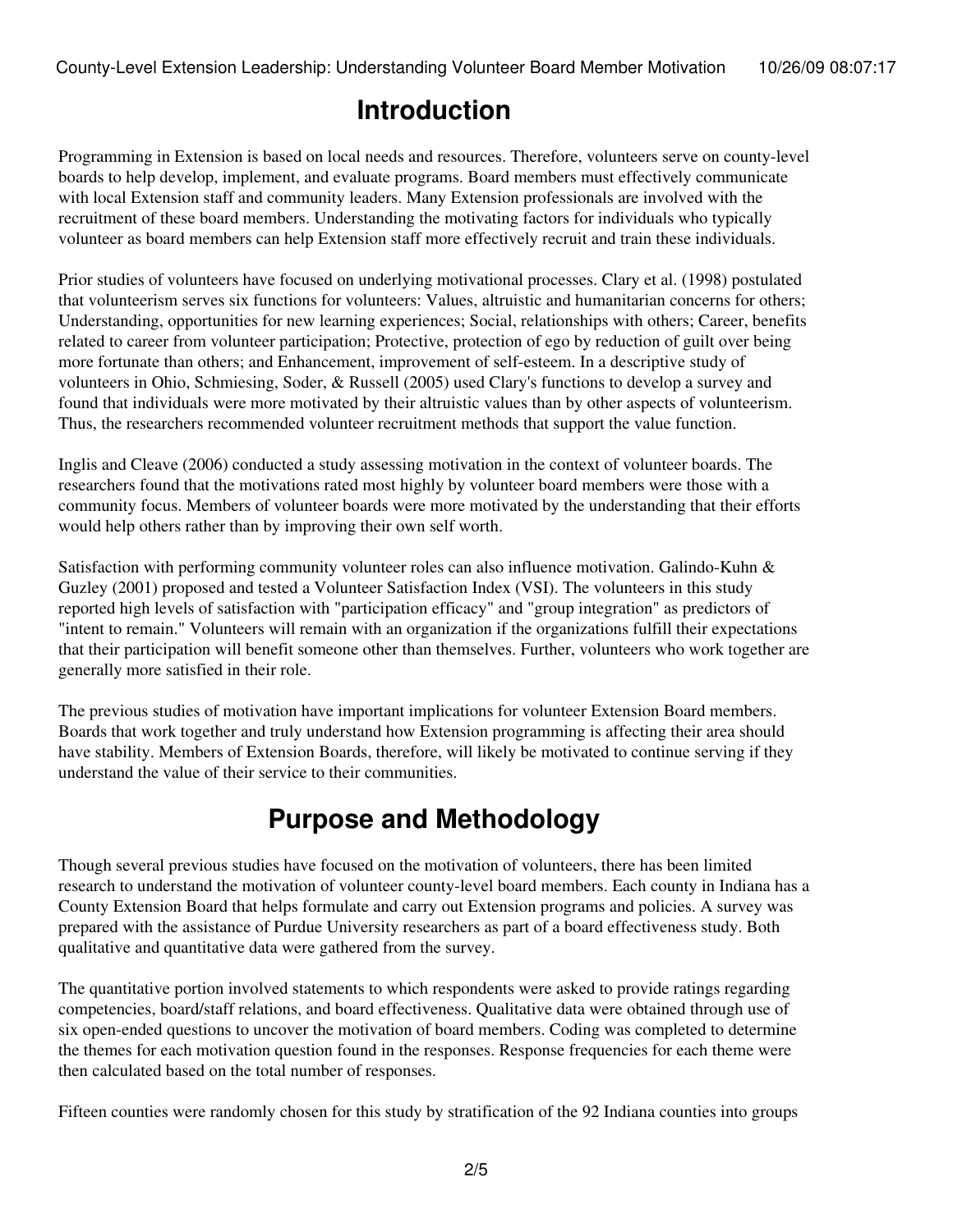County-Level Extension Leadership: Understanding Volunteer Board Member Motivation 10/26/09 08:07:17

according to geographic district and population size. Note that Purdue Extension divides Indiana into five geographic districts and three population classifications. The total sample size was 212 board members from the 15 selected counties.

Salant and Dillman's (1994) basic survey mailing procedure was used to achieve a high response rate from survey participants. County Extension Board members from the selected counties were also given the option to complete the survey using a Web-based program. In the 15 participating counties, 147 board members returned the surveys, for an overall response rate of 69.3%. There were 95 surveys received by regular mail (64.6% of total returned), and 52 surveys were received on-line (35.4% of total returned).

### **Findings**

There were nearly equal numbers of males (73) and females (72) who responded to the survey. They were primarily Caucasian/White (95%), and the majority of the survey participants were over 50 years old (63%). In addition, 44% of the respondents reported having earned a bachelor's degree or higher. The top four occupations of the survey participants were farmer (19%), executive or managerial (16%), retired (13%), and homemaker (10%). Eighty-eight percent noted living in their county over 10 years.

The first survey question was, "Why were you recruited to serve on the County Extension Board?" Many respondents discussed being an Extension program supporter/community leader (46%). Others mentioned that they provided needed skills for the board due to current/prior work experience in areas such as education and agriculture (22%). Another theme was that the board members were providing representation for a geographic area in the county, Extension-supported organization, and/or a demographic group (16%). To a lesser extent, respondents discussed a working (or professional) relationship with an Extension Board member or Extension Staff member (6%).

In regards to the question, "What motivated you to serve on the County Extension Board? " the most common themes involved perceptions that volunteer work was benefiting others in the community (67%). The respondents noted that they understood the importance of Extension programming in strengthening their communities. There were also some responses in regards to individual needs to gain knowledge and/or interact with people (13%). A less prevalent theme involved agreeing to serve because a board and/or a staff member asked (10%). Only a few discussed serving on the board because they were obligated to do so (4%).

Survey participants were asked to provide details of any prior experiences with serving on other boards. The most common theme found among the respondents was prior service on community boards, including those involving Extension programs (64%). Some specifically mentioned community boards involving agriculture and youth. To a lesser extent, respondents noted service on corporate boards (11%) or that they had not been involved with any other boards prior to serving on the County Extension Board (14%).

Another survey question was, "What training opportunities have you participated in to assist you in your role as an Extension Board member?" The most prevalent response was "None" for this question (39%). For those respondents who noted receiving some form of training, there were varied themes found in the responses. The first theme involved training that was received from the Cooperative Extension Service. Some reported receiving training specific to the County Extension Board (22%), while others mentioned attending leadership training conducted by the Cooperative Extension Service (12%). Another theme included training that was received from involvement in another board or through work experiences (12%).

For the question, "How have you personally benefited from your participation as an Extension Board member?" the most common theme involved an increased knowledge and/or appreciation of the work of Extension in the county (41%). The second most common theme involved an opportunity to build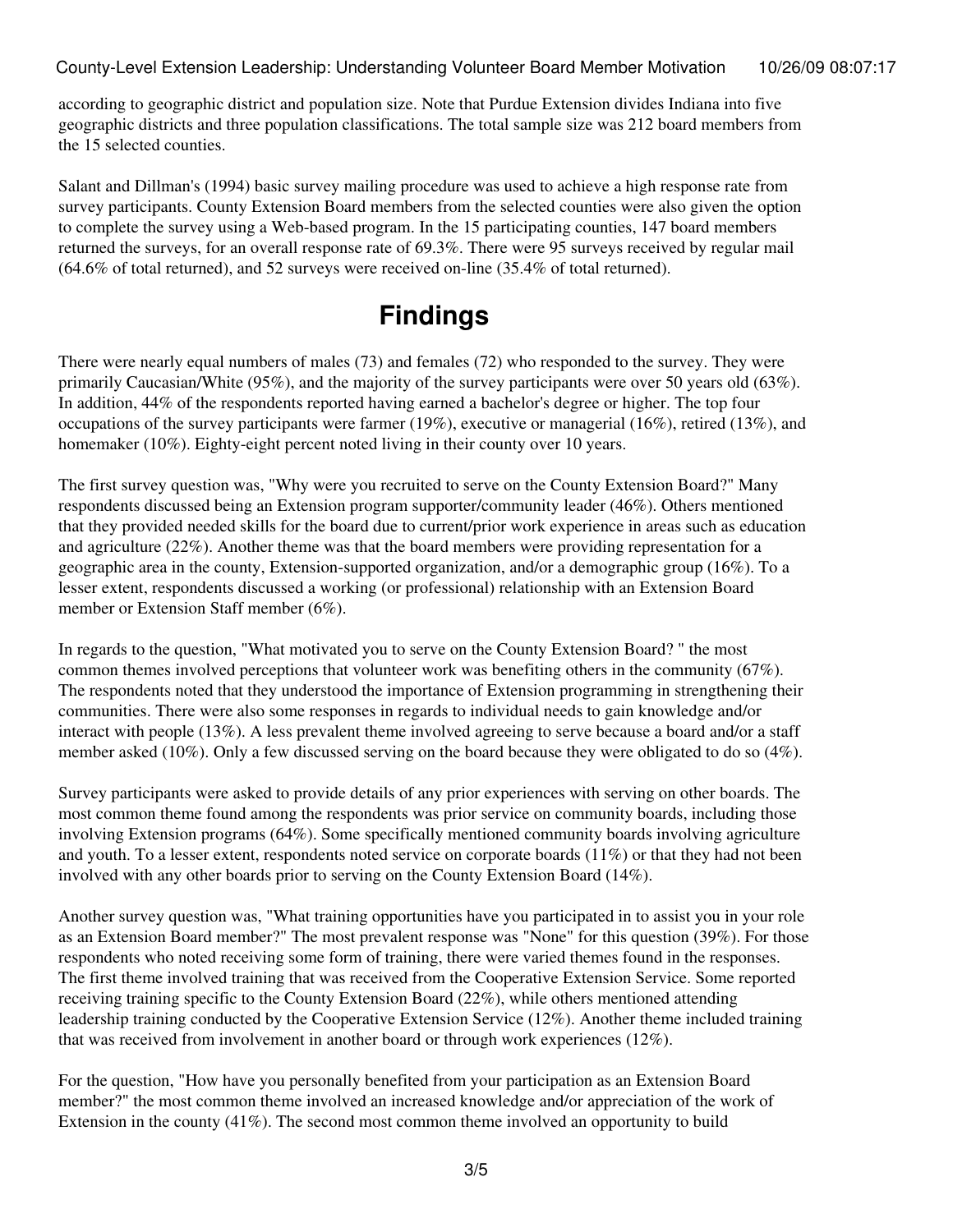#### County-Level Extension Leadership: Understanding Volunteer Board Member Motivation 10/26/09 08:07:17

relationships with people in the county (21%). A less frequent theme found was an increased level of personal satisfaction from helping people and/or learning new skills (14%). A small number of respondents (7%) reported that they had not personally benefited from their board participation.

The final survey question regarding motivation was, "What additional roles would you like to assume as an Extension Board member?" The most prevalent theme in the responses to this question was that survey participants did not want to assume additional roles (50%). The reasons noted for their inability to take on new roles involved many existing responsibilities within the board and/or other work and family commitments. Others mentioned that they were nearing the end of their term on the board. Some respondents did feel that they could assume new roles (24%) in the areas of promotional activities, Extension program assistance, and committee participation.

## **Conclusions**

Overall, respondents of this survey were diverse in terms of gender, education, and occupation. The survey participants, however, were not diverse in terms of age (63% were over 50 years old) and ethnic background (95% Caucasian/White). Most of the board members who participated in this survey perceived themselves as experienced community leaders or skilled professionals. Three quarters of the respondents also noted prior experience with serving on either community or corporate boards, while less than half discussed attending training opportunities for board members.

An important finding of the study was that two-thirds of respondents described their motivation to serve on the county-level board as an understanding that their service was benefiting the community. The prior study of volunteer board members from various non-profit agencies by Inglis and Cleave (2006) also found that motivations were higher when related to a community-improvement focus rather than a self-worth improvement focus. It should be noted, however, that over 75% of board members in the study perceived personal benefits from their volunteer service. These personal benefits were generally described as increased knowledge, greater awareness, more satisfaction, and enhanced relationships.

Only 24% of the survey participants responded positively to assuming additional roles associated with their county-level boards. The remaining respondents either did not respond or mentioned that they were unable to commit to new roles based on other responsibilities. An evaluation of the positive responses found that most board members would only accept an additional role if they were asked by an Extension staff member.

## **Recommendations**

The findings of the research reported here suggest that Extension professionals who wish to attract committed volunteers as county-level board members can promote the value function (i.e., humanitarian concern for others) as defined by Clary (1998) in recruitment and orientation activities. Note that similar results were found in the research of volunteers by Schmiesing, Soder, and Russell (2005). It should be mentioned that the demographic of the study was mainly Caucasians who were over 50 years old, and a different demographic may be motivated by other factors.

The study results also suggest that county-level board members may not be fully aware of the scope of the Cooperative Extension Service in their communities when they initially assume board duties. Over 40% of the respondents in the study reported increased knowledge/appreciation of the work of Extension as a result of their board service. This highlights the need for recruitment and orientation activities that educate board members on the diverse nature of Extension programming.